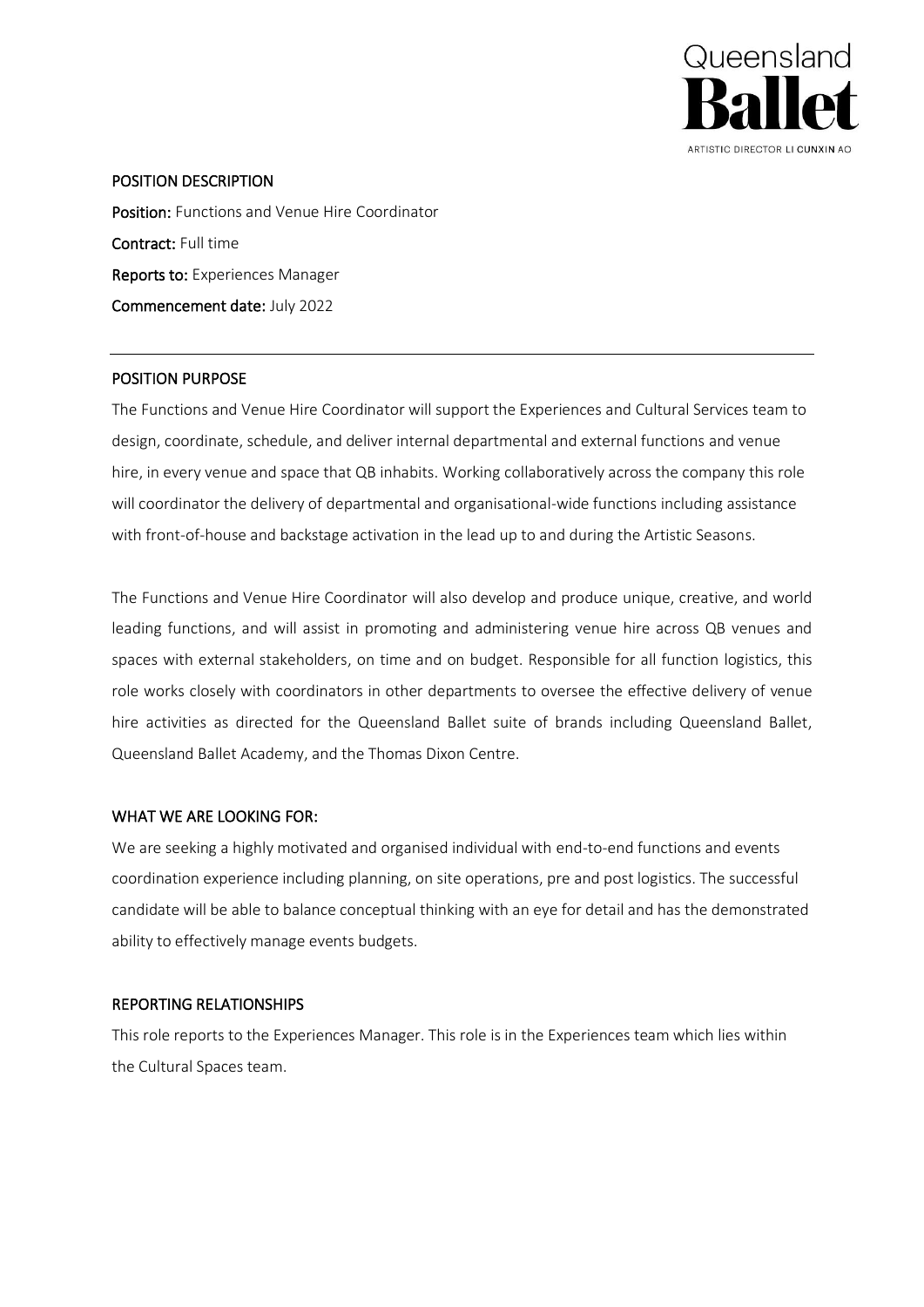Liaises internally with all departments, externally with commercial and community hirers, community, contractors, volunteers, and sector and has a strong focus on ensuring internal working rhythms in line with the operating hours of all Queensland Ballet sites can be met.

### **RESPONSIBILITIES**

To work consultatively with the Experiences and Cultural Services team to;

- Book functions and venue hire, for up to from 10 1000 pax and liaise with the Venue Operations Manager to ensure functions and venue hire is scheduled and confirmed
- Work closely with the TDC marketing team to ensure venue hire opportunities are marketed through the correct channels
- Coordinate the hosting of functions, including leading and coordinating the events casuals for functions delivery to assist Corporate Partnerships and Foundation teams to achieve their deliverables
- Work closely with the Venue Operations Manager to coordinate events casuals and venue operations administration work
- Liaising with preferred catering and beverage suppliers to ensure timely delivery of food and beverage services
- Implement and review customised functions and venue hire documentation including but not limited to floor plans, event orders, venue standard operating procedure; communicate relevant event information throughout the event
- Work with relevant teams, clients, contractors, and visitors to coordinate the resolution of operational issues, at times without direct supervision and be a first point of contact (as directed by Experiences Manager), ensuring client satisfaction without compromising safety or security and in line with standard operating procedures
- Act as a Business Development resource into Experience Packages, Corporate Partnerships and Foundation
- Manage both the Queensland Ballet Events and Hello@TDC inbox, answering enquiries or distributing emails to relevant team members
- Daily use of relevant Queensland Ballet implemented software systems such as Artifax, Tessitura, and EventsAir, to assist in delivery of functions and venue hires
- Provide additional administrative support to the Experiences and Cultural Services teams as required including:
	- o WIP (work-in-progress) agenda for regular department meetings;
	- o Event scheduling and internal staff management; and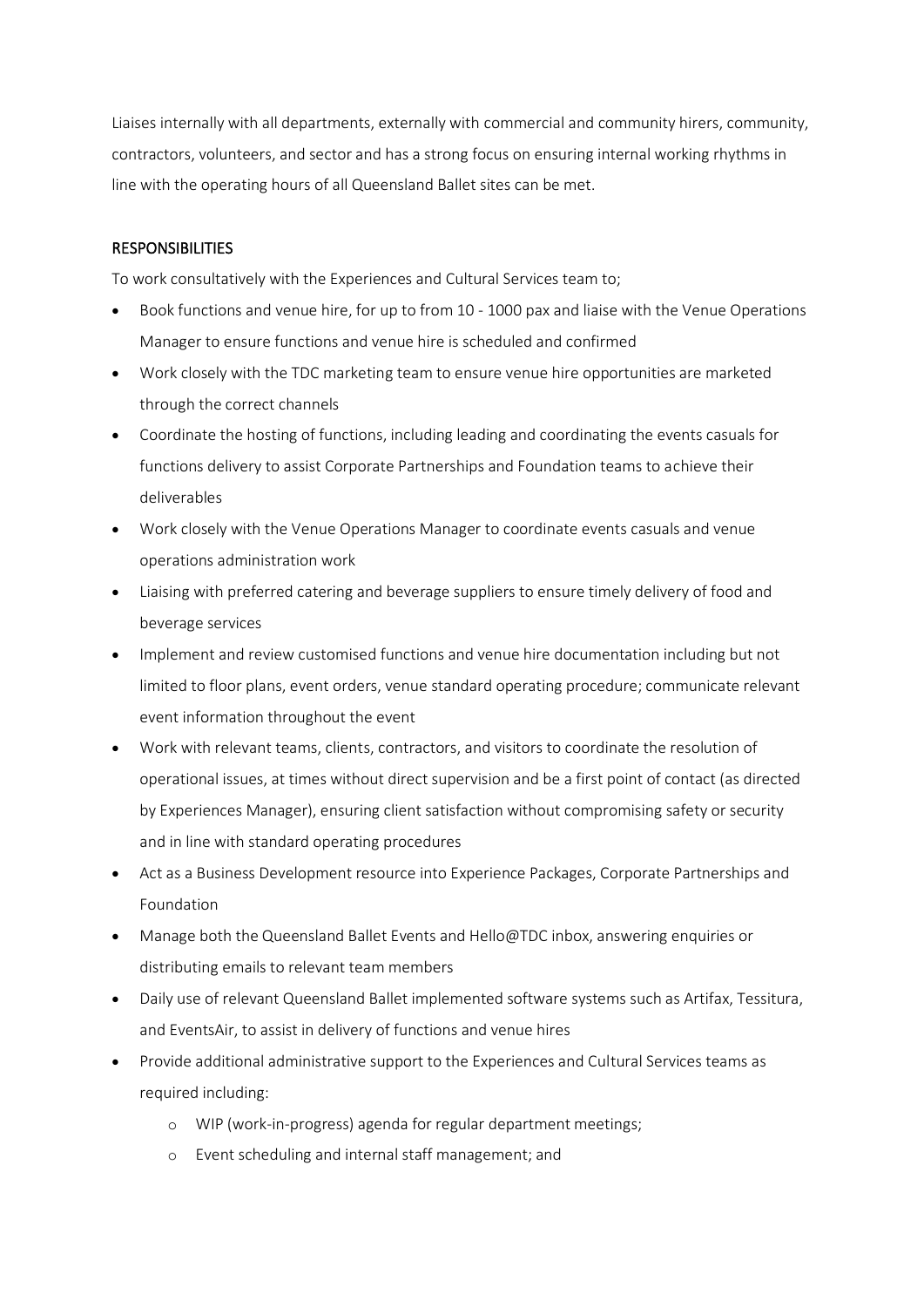- o Team Financial Administration for venue hire and functions projects led by Functions and Venue Hire Coordinator
- Work with the Experiences Coordinator and HR department to deliver a suite of engaging internal events to connect all of Queensland Ballet with our pillars, including social events, social welfare awareness, and charity days
- Ensure that events are delivered on brand, on time, on budget and that they ensure compliance with WHS requirements (including but not limited to fire safety, risk management, and regulatory requirements, Food Handling & Preparation and Liquor Licensing).
- Work collaboratively across teams to ensure that all internal and external customer focussed services and solutions are inclusive and ensure that our patrons and staff are provided high quality experiences.
- Proactively problem solve client related issues as required, ensuring client satisfaction and a high level of service.

# KEY CRITERIA

- 1. A relevant degree in hospitality management, events management and/or a minimum of 2+ years' experience in a similar role with experience in the delivery of high-quality events.
- 2. Good working knowledge of WHS event/function considerations including building codes, fire safety, risk management, and regulatory requirements, Food Handling & Preparation and Liquor Licensing.
- 3. Highly developed interpersonal and communication skills; including the ability to work collaboratively as part of a high performing team, and confident acting as the front facing representative of an arts organisation.
- 4. A high level of attention to detail combined with the ability to work independently to manage multiple tasks and priorities, make informed decisions and effectively interpret and implement event related plans for large scale events.
- 5. A proactive and solutions-focussed approach to customer service and the ability to ensure that all Queensland Ballet patrons and staff feel valued and included.

# ADDITIONAL REQUIREMENTS

- RSF and RSA certificates
- Flexibility around work schedules

# ABOUT QUEENSLAND BALLET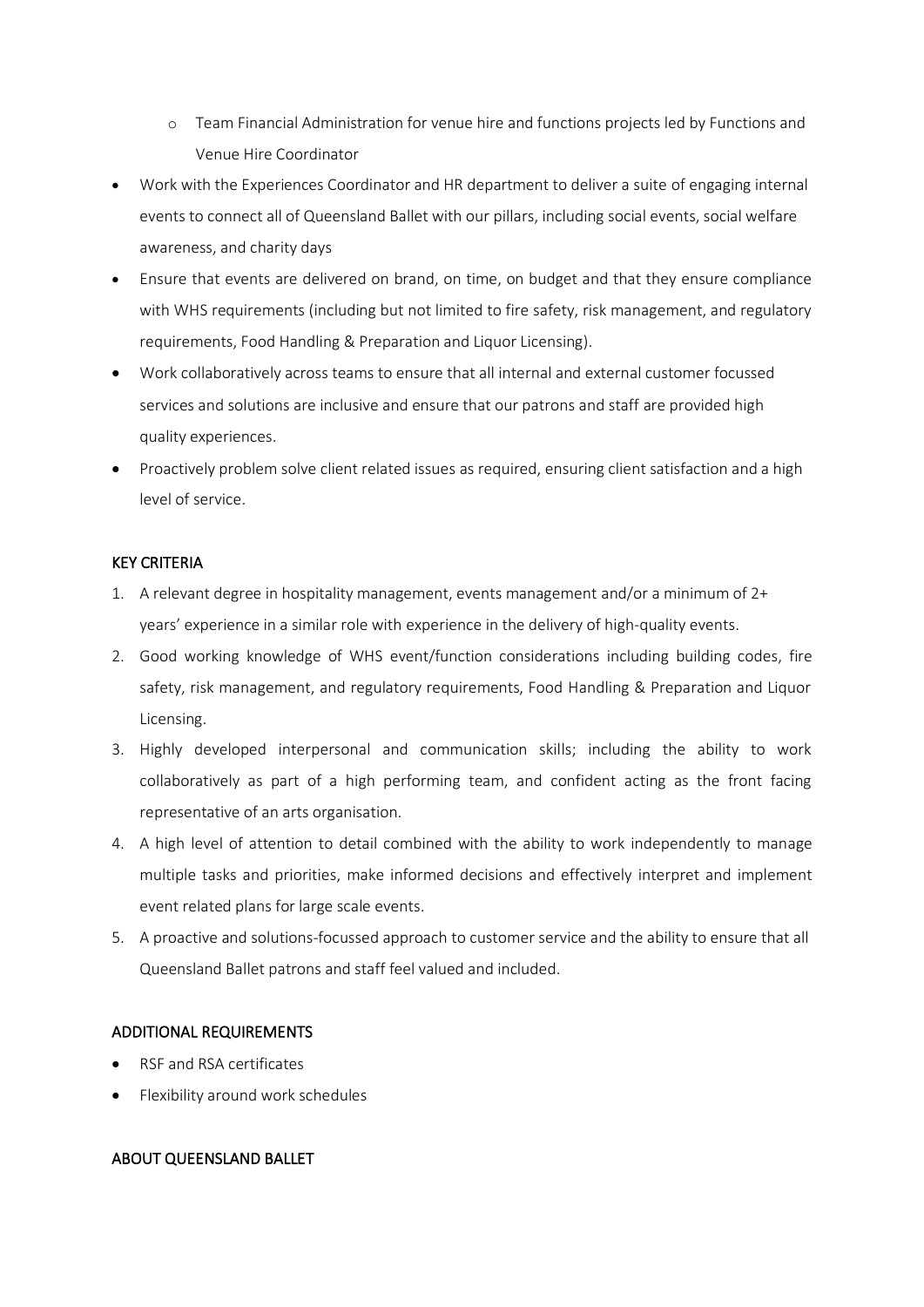Queensland Ballet is a vibrant, creative company which connects people and dance across Queensland. We offer a program of world-class productions of the best classical ballets and inspired contemporary dance works. The Company engages renowned choreographers and designers from around the world and nurtures emerging local talent by presenting exciting new works in an intimate studio series. With a culture of creativity and collaboration, complemented by an active program of engagement with our communities, Queensland Ballet has become the central hub for dance in the State. Our dancers are acclaimed for the technical excellence and versatility, and our annual program offers diversity in style, audience focus and geographic reach, with up to 100 performances in Brisbane and tours to regional Queensland.

When we open our doors, we welcome home all in our community. Our three homes form the foundations of our Artistic, Academy and Community pillars. We have designed each home with people at heart.

Thomas Dixon Centre — our headquarters and home to our artists and arts workers. The facilities at Queensland Ballet's home in Thomas Dixon Centre in Brisbane's West End allow the Company to offer a full range of training and community access programs, including public dance classes.

Queensland Ballet Academy — home to our arts students and teachers. We are committed to providing a pathway for young talent through the Queensland Ballet Academy. Queensland Ballet is dedicated to the pursuit of artistic excellence, dance education and innovative presentation of classical repertoire.

Roy and Nola Thompson Production Centre — will be home to our arts makers. With bold and confident ambitions for the future, we proudly build upon the legacy of many creative and gifted artists who have been part of the Company's rich history since 1960 as we continue to create magic and enrich lives with the development of Queensland Ballet's Production Centre.

### OUR VALUES AND PRINCIPLES OF COMMITMENT

With bold intentions to be unconstrained we will create magic and enrich lives by delivering across four core pillars: Artistic, Academy, Arts for All and Cultural Spaces. Influenced by five core values and our principles of commitment, all that we do and all that we will remain true to the four core pillars.

1. Brilliance: We are world class in all that we do – we inspire excellence on stage, in studio, in business and in community.

2. Creativity: We are creative in every endeavour – we nurture our artform, artists, students and arts workers by exploring possibilities and responding to opportunities with agility.

3. Passion: With Queensland in our hearts – we celebrate our diversity, our heritage and our love of the artform through heartfelt connections.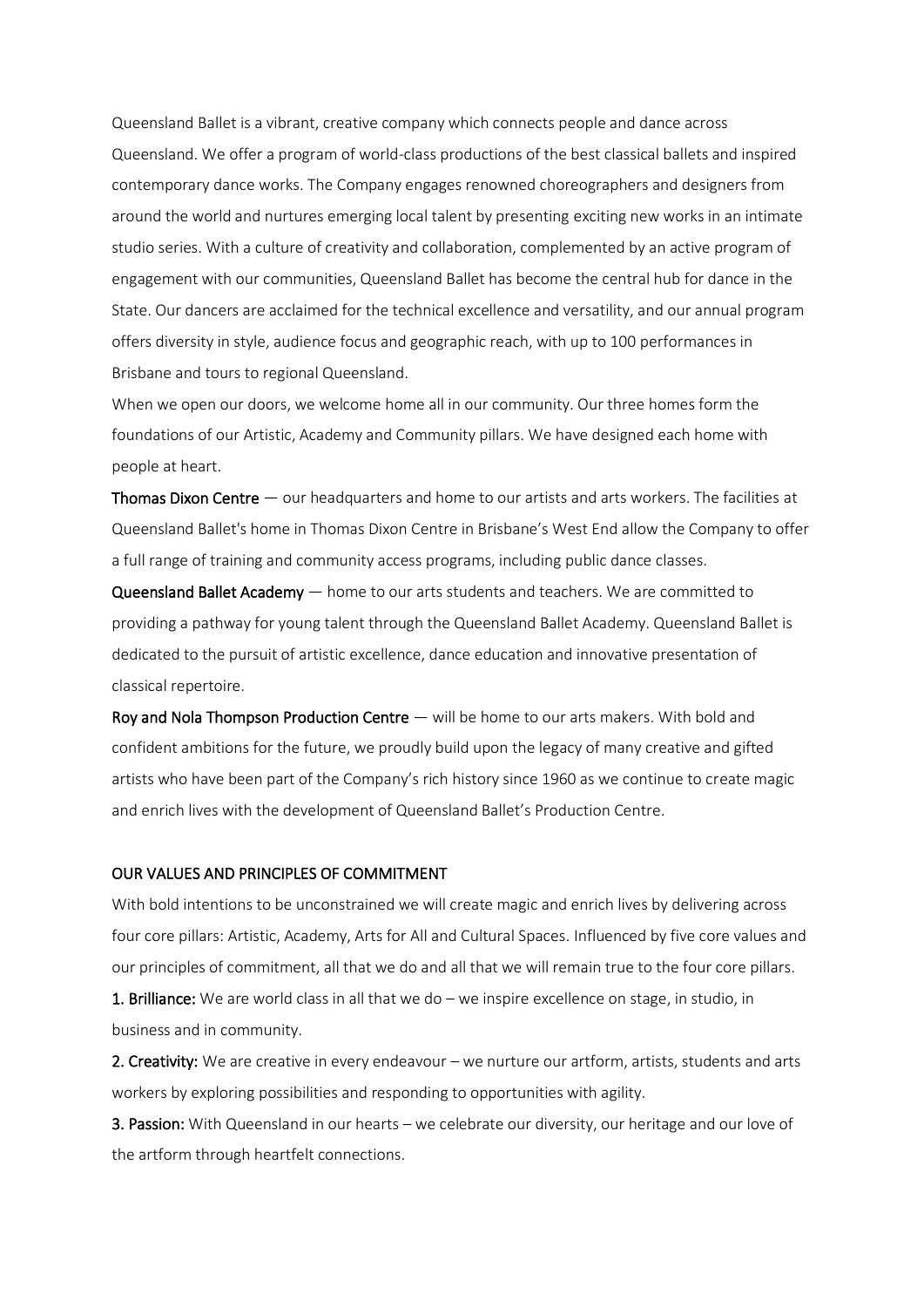4. Wellbeing: We promote wellness across society – we pledge to make a positive impact across all dimensions of wellbeing; social, cultural, emotional, physical, environmental and intellectual. 5. Integrity: We commit to Sustainable practice – we foster a culture of ethical behaviour that is anchored in community, integrity and legacy.

#### GENERAL INFORMATION

#### Recreation Leave

20 working days per year (pro-rata)

#### Personal/Carer's Leave

Ten working days per year (pro-rata)

#### Probationary Period

Six months from commencement.

## Hours of Work

Office hours are nominally 9.00 am to 5.00 pm, Monday to Friday but the appointee is regularly required to be available to work after hours and on weekends as required. This role is required to work, 10am – 6pm, and 12pm – 8pm on functions and events days, as required. Some inter and intra state travel may also be required.

#### Salary

Salary will be negotiated with preferred candidate. Superannuation is paid into the superannuation fund of your choice, currently at the rate of 10%.

### **BENEFITS**

Queensland Ballet provides a supportive and collaborative team environment combined with the opportunity to play an integral role in a dynamic and progressive organisation that is paving the way for the future of Ballet in Queensland. Our employees have access to weekly dance classes and various other health and well-being initiatives.

#### APPLICATION PROCESS

To apply for this position please forward a covering letter, current resume and one page statement addressing the key criteria to Candice Sheldon, Head of Human Resources via email: [joinus@queenslandballet.com.au](mailto:joinus@queenslandballet.com.au)

Applications close 10am, Monday 30 May 2022. Applications received after this time will not be considered. For further information or for a confidential discussion please contact Human Resources on [\(07\) 3013 6666.](tel:(07)%203013%206666) We respectfully advise that no agency applications will be considered at this time.